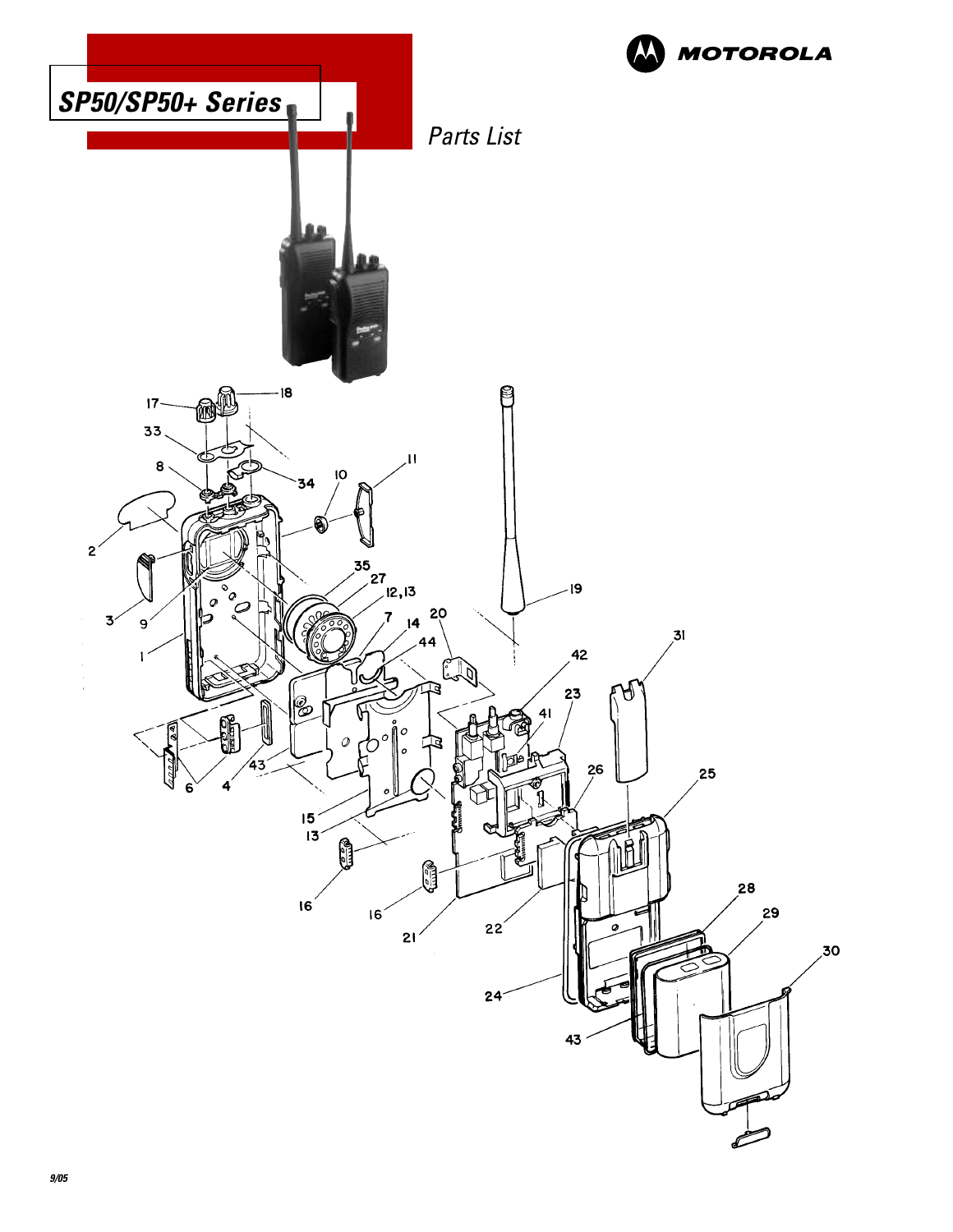



# Parts List

| REF. |             |                                      |
|------|-------------|--------------------------------------|
| NO.  | PART NO.    | <b>DESCRIPTION</b>                   |
| 1    | 1580423D04* | Housing, Standard                    |
| 2    | 1380416D03  | Nameplate, SP50                      |
|      | 1380416D04  | Nameplate, SP50+                     |
| 3    | 3880430D01  | Dust Cap                             |
| 4    | 0780414D01  | Support, charging contacts, Compact  |
| 5    | 0402838X01  | Washer, Special (2 req'd)            |
| 6    | 0180621D02  | Assy, charging contact, Standard     |
| 7    | 7580437D04  | Keypad                               |
| 8    | 3280511D01  | Seal, control shaft                  |
| 9    | 3580539D01  | Felt, Speaker                        |
| 10   | 3880502C04  | Actuator, PTT                        |
| 11   | 4580434D01  | Lever, PTT                           |
| 12   | 5005256W01  | Speaker                              |
| 13   | 7580418D01  | Pad, speaker, 3 used, Compact        |
|      |             | 4 used, Standard                     |
| 16   | 4285776M01  | Clip, flex connector                 |
| 17   | 3680583B01  | Knob, volume                         |
| 18   | 3680431D03  | Knob, frequency 10-channel           |
|      | 3680431D02  | Knob, frequency 6-channel            |
|      | 3680431D01  | Knob, frequency 2-channel            |
| 19   |             | Antenna (see Antenna Section)        |
| 20   | 4280578D01  | Clip, PA chassis                     |
| 21   |             | PCB, main board - not available      |
| 22   |             | Shield, option board - not available |
| 24   | 3280545C01  | "O" Ring, gasket, Compact            |
|      | 3280545C02  | "O" Ring, gasket, Standard           |

| REF. |                   |                                     |
|------|-------------------|-------------------------------------|
| NO.  | PART NO.          | DESCRIPTION                         |
| 25   | 1580420D01        | Cover, back, Compact                |
|      | 1580571D01        | Cover, back, Standard               |
| 26   |                   | PCB, option board - not available   |
| 27   | 2680537D01        | Disc, speaker                       |
| 28   | 0180616D01        | Frame, battery, Compact             |
|      | 0180620D03        | Frame, battery, Standard            |
| 29   |                   | Battery (see accessories)           |
| 30   | 0180415E03        | Assy, battery latch cover, Compact  |
|      | 0180415E04        | Assy, battery latch cover, Standard |
| 31   |                   | Clip, belt (see accessories)        |
| 33   | <b>1380512D03</b> | Escutcheon, top plate, 10-channel   |
|      | 1380512D02        | Escutcheon, top plate, 6-channel    |
|      | 1380512D01        | Escutcheon, top plate, 2-channel    |
| 34   | 3980514D03        | Contact, RF ground                  |
| 35   | 7580538D01        | Ring, Speaker                       |
| 41   | 4280543D01        | Clip, PA ground (must be discarded  |
|      |                   | and replaced when repairing Q104)   |
| 42   | 0280689C04        | Nut, Antenna                        |
| 43   | 3280612D03        | "O" Ring, battery frame, Compact    |
|      | 3205082E67        | "O" Ring, battery frame, Standard   |
| 44   | 1480541D01        | Pad, speaker support                |

\* If older standard housing (D02) is being replaced with D04, the D02 charging contact assembly must be used.

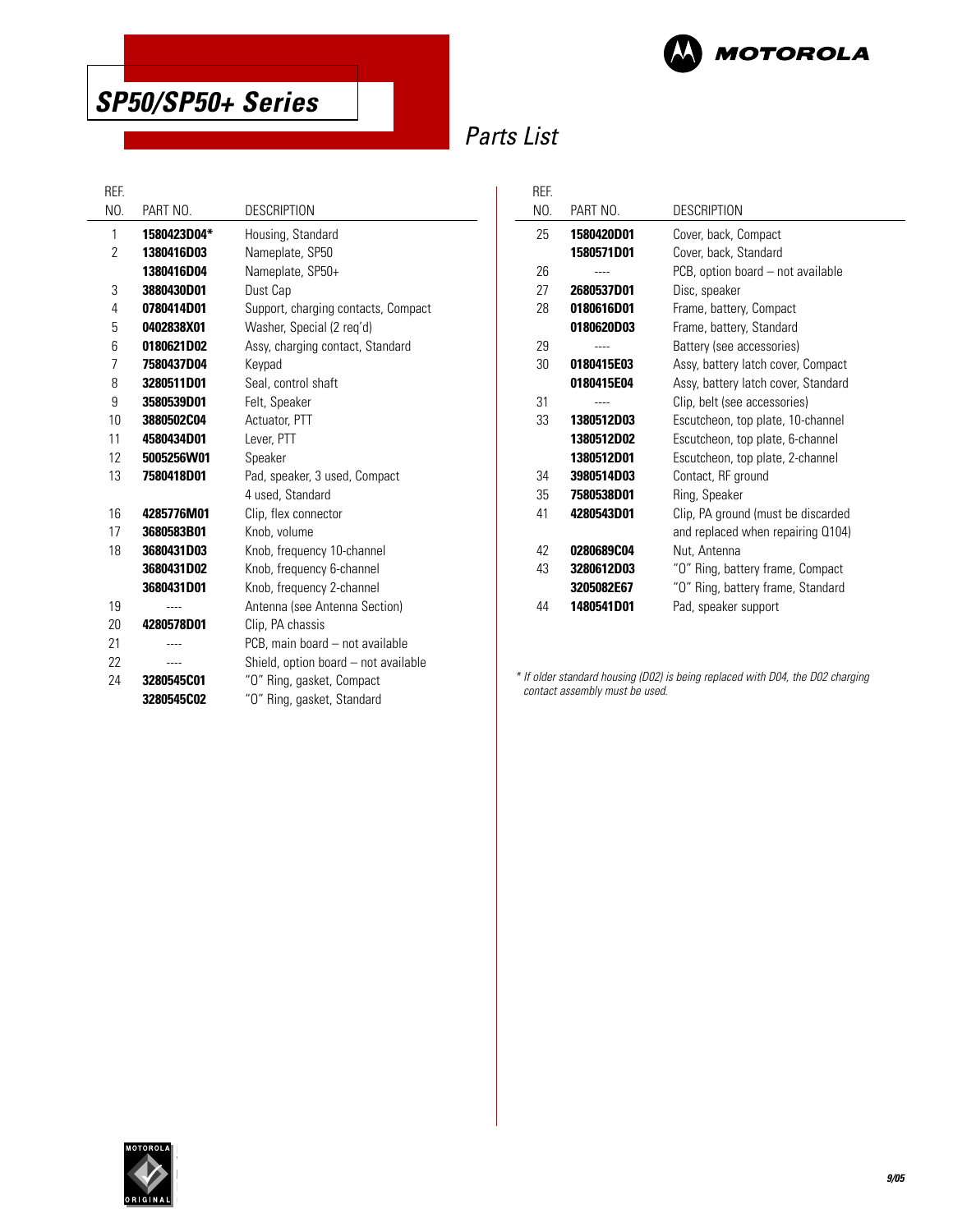



# **Chargers**

### **Chargers**

Single unit chargers are available in either desktop or compact styles for small system users. Multiple unit chargers can be wall or rack mounted and are ideal for multi-shift operations. All chargers are specifically designed to meet the requirements of batteries manufactured by Motorola.

### **Single Unit Chargers, Rapid Rate**

**HTN9013B** 120 Volt 3 Hour Desktop Charger (SP50 standard models – do not recommend use of the wall charging adapter (HTN8232) due to charging time of 18-20 hours)

**HTN9015B** 220 Volt, European Plug, 3 Hour Desktop Charger (SP50



HTN9013B

standard models—do not recommend use of the wall charging adapter (HTN8232) due to charging time of 18-20 hours)

**HTN9059A** 240 Volt, UK Plug, 3 Hour Desktop Charger (SP50 standard models—do not recommend use of the wall charging adapter (HTN8232) due to charging time of 18-20 hours)

### **Single Unit Chargers, Standard Rate**



HTN9014C

**HTN9014C** 120 Volt—10 hour desktop charger (SP50 standard models—do not recommend use of the wall charging adapter (HTN8232) due to charging time of 18-20 hours)

**HTN9016C** 220 Volt, European Plug, 10 Hour Desktop Charger (SP50 standard models—do not

recommend use of the wall charging adapter (HTN8232) due to charging time of 18-20 hours)

**HTN9058B** 240 Volt, UK Plug, 10 Hour Desktop Charger (SP50 Standard models-—do not recommend use of the wall charging adapter (HTN8232) due to charging time of 18-20 hours)

# **Chargers**

**HTN8232A** Wall Charging Adapter, 120V (18-20 hrs for standard models, and 10 hrs for compact)

**HTN9002A** Wall Charging Adapter, 220V (18-20 hrs for standard models, and 10 hrs for compact), European plug

**HTN9057A** Wall Charging Adapter, 240V (18-20 hrs for standard models, and 10 hrs for compact). UK plug

### **Multi-Unit Chargers**

Multi-unit chargers can charge up to six batteries and are available in a variety of voltages for domestic and international applications.



**HTN9067B** 120 Volt, Six-Unit , 3 Hour Multi-Unit Charger

**HLN9090B** Six-Unit Charger Conversion Kit, 120V (for use with HTN9013)

**HTN9068A** Six-Unit Multi-Unit Charger, Rapid Rate, 220V, European Plug

**HLN9091A** Six-Unit Charger Conversion Kit, 220V (for use with HTN9015)

**HTN9070A** Six-Unit Multi-Unit Charger, Rapid Rate, 240V, UK Plug

**HLN9200A** Six-Unit Charger Conversion Kit, 240V (for use with HTN9059A)

**HLN9293A** Wall Mount Bracket, use with multi-unit charger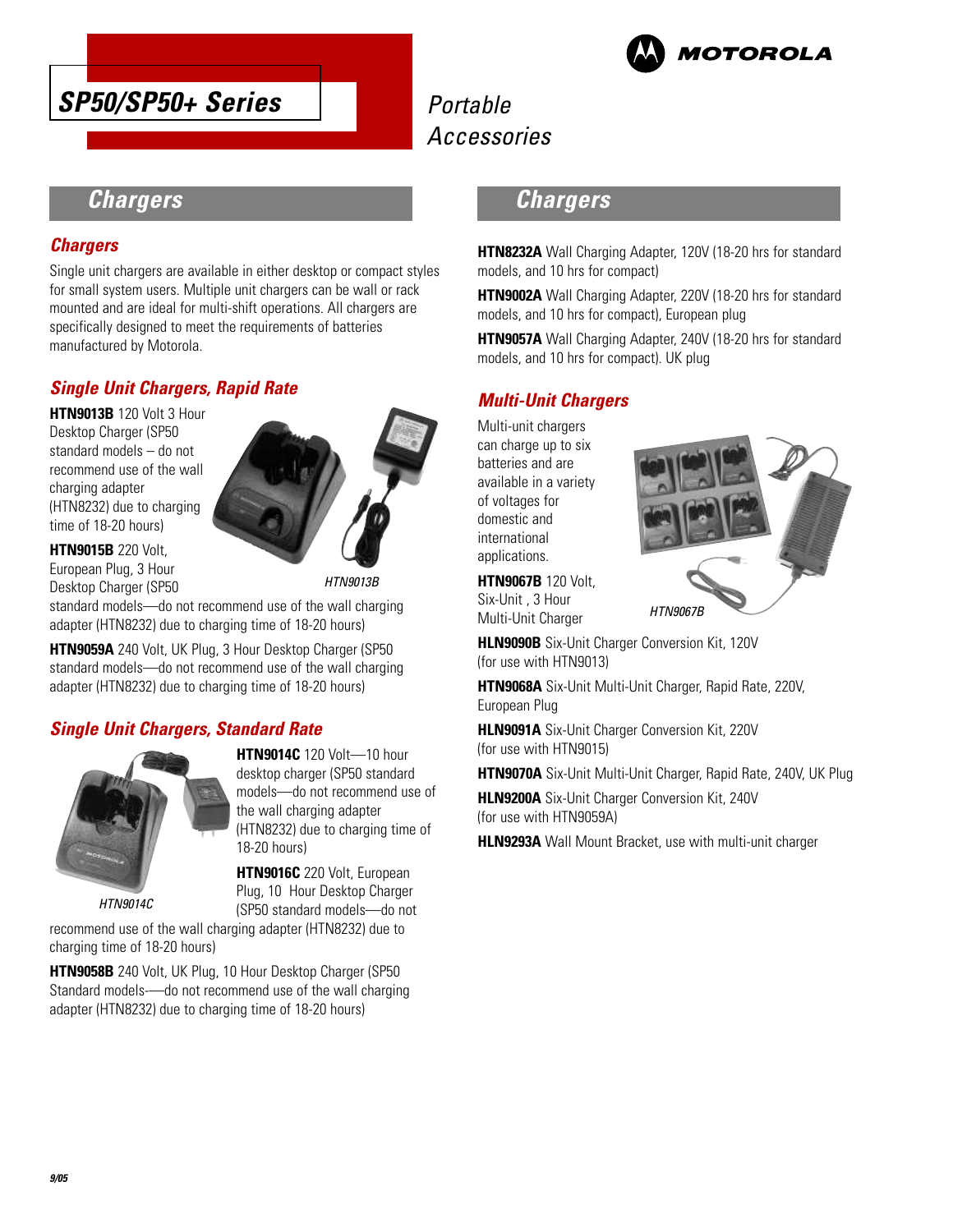

# **SP50/SP50+ Series**

# Portable Accessories

# **Motorola Conditioning Charger (MCC)**

The MCC will help extend battery life and enhance battery operation. It will safely condition and charge your specified nickel cadmium (NiCd) and nickel metal hydride (NiMH) batteries in approximately an hour.

**WPPN4002BR** Base Charge Unit Only, 110V AC

**WPPN4006AR** Base Charge Unit Only, 220V AC

**WPPN4065BR** Four-Station Base, 110V (order adapter plates separately)

**WPPN4008BR**

Adapter Only, 7V

**WPLN4092BR** Motorola Conditioning Charger Kit, 110V AC (includes base unit and 7V adapter)

**WPLN4093BR** Motorola Conditioning Charger Kit, 220V AC (includes base unit and 7V adapter)

**3080384G15** Cigarette Lighter Adapter

**RLN4814A** Vehicular Mounting Bracket for single unit Motorola Conditioning Charger

**3080384M21** DC Hard Wire Cable for Vehicular Installation (included in RLN4814A)



WPPN4065BR

WPPN4008BR



WPI N4092BR



### **Battery Maintenance Systemplus (BMSplus)**

Using interchangeable battery adapters (sold separately), the BMS<sup>plus</sup> is capable of charging and discharging, analyzing, conditioning and cycle test on batteries; tracking battery voltage and capacity (mAh).

The BMSplus offers a 3 year warranty. Its easy-to-use design supports hundreds of 2-way, cellular, and camcorder batteries with printer port\* (Serial-RS-232C port – uses female 9-pin to male 25-pin cable).



WPLN4079BR

**WPLN4079BR** Six-Station, 110V AC, 50/60 Hz

**WPLN4080BR** Six-Station, 230V AC, 50/60 Hz

**NDN4005B** Three-Station, 110V AC, 50/60 Hz (does not support Li-ion or 3-cell batteries)

**NDN4006B** Three-Station, 230V AC, 50/60 Hz (does not support Li-ion or 3-cell batteries)

### **BMSplus Field Upgrade Kit**

**WPPN4085BR** BMSplus Field Upgrade Kit for WPLN4079AR, **WPLN4080AR** and WPLN4081AR allows these units to support Li-ion battery chemistries

### **Battery Maintenance System<sup>PLUS</sup> Adapter**

**TDN9447A** Standard Adapter. For use with HNN9044A and HNN9018A batteries.



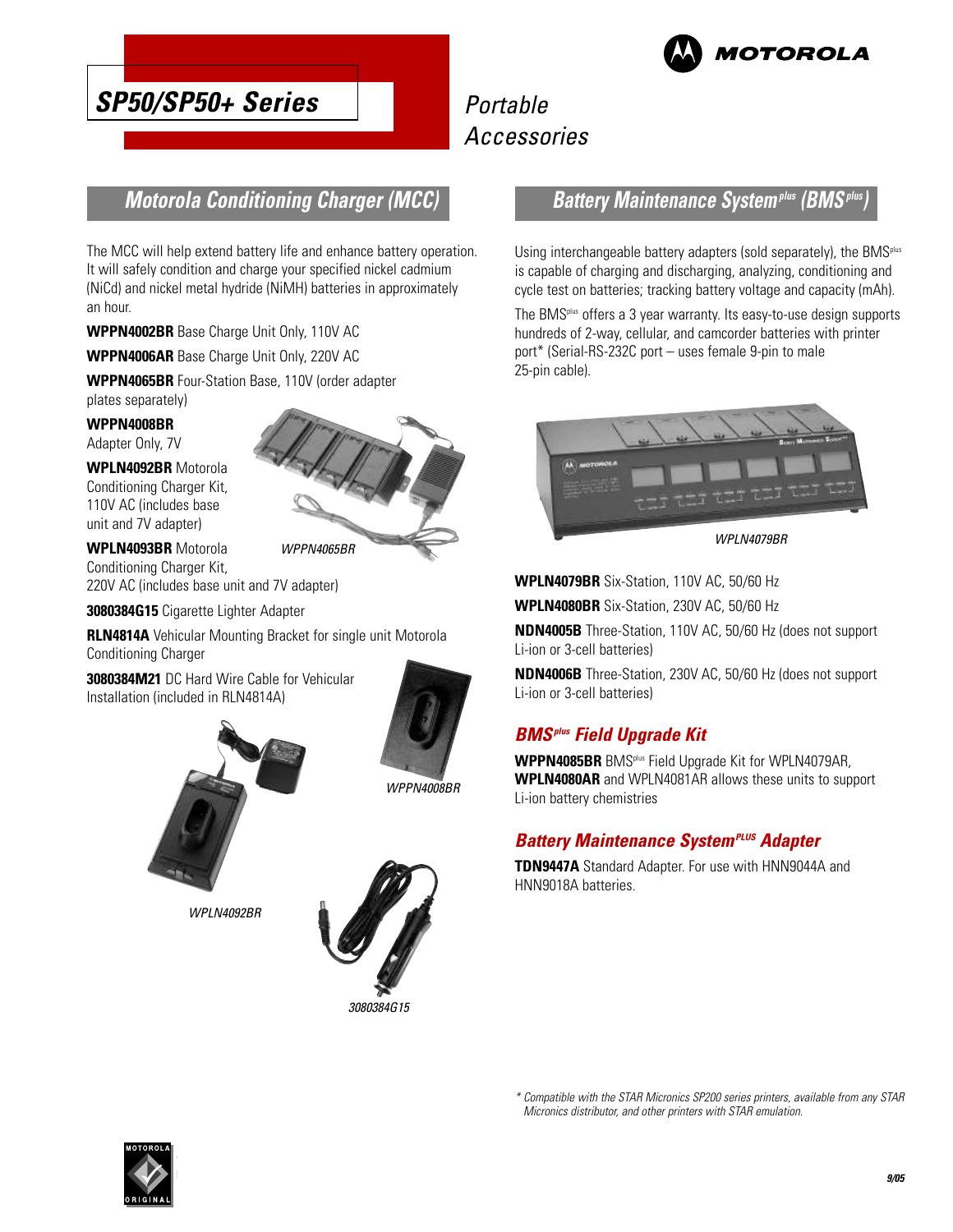



# **Battery Optimizing System II (BOS II)**



No other battery analyzer matches the speed, accuracy, and versatility of the Battery Optimizing System II. Ideal for large fleet, public safety, and all other users who rely on their battery performance. Now with increased power, more sophisticated programming options, and easier to use navigation paths, optimizing your batteries was never easier. Key features include:

WPLN4124AR

- Support for NiCd, NiMH, Li-ion, and SLA batteries
- 100 watt power supply and programmable from 100 mAH to 4 amps per station
- Interchangeable adapters accomodate all major brands
- Includes a variety of user programs and allows for customizable programming
- Proprietary recondition cycle restores NiCd and NiMH batteries
- Increased processing power and testing resolution including a three minute Quicktest that measures the battery's State of Health (SoH)
- Printer output for reports and labels
- Three year warranty

**WPLN4124AR** BOS II, Four-Station, 100-240V AC (US line cord) **WPLN4125AR** BOS II, Four-Station, 100-240V AC (UK/Euro line cords)

### **BOS II Battery Adapter**

**RL-71292** Standard Adapter, SP50

### **Miscellaneous**

**RKN4037A** Cable/Clip Lead, 7.5V

# **Carrying Accessories**

#### **Carrying Cases**

A variety of carrying accessories are available for your comfort and convenience. The carrying cases are available in sizes designed to fit your radio and battery and permit audio to be heard clearly.

### **Leather Carrying Cases**

**HLN9125B** Hard Leather Carrying Case with Belt Loop – SP50 standard models only

**HLN9122B** Hard Leather Carrying Case with Belt Loop – SP50+ compact models only

**HLN9129B** Hard Leather Carrying Case with Swivel (SP50 standard model size case with spacer included for use with SP50+ compact models)

### **DTMF Carrying Cases**

**HLN9128B** DTMF Leather Carrying Case with Swivel (SP50 standard model ships with a spacer for use with SP50+ compact models)

### **Nylon Carrying Cases**

**HLN9126A** Nylon Carrying Case with Belt Loop – SP50 standard models only

**HLN9127A** Nylon Carrying Case with Belt Loop – SP50+ compact models only

### **Belt Clips**

**HLN9724A** 2-1/2˝ Belt Clip **HLN8255B** 3<sup>"</sup> Spring Action Belt Clip

### **Belt**

**4200865599** 1-3/4˝ wide leather belt for all models



### **Swiveller**

**HLN9149AR** Swivel Belt Loop Adapter

HLN9149AR



HLN9125B



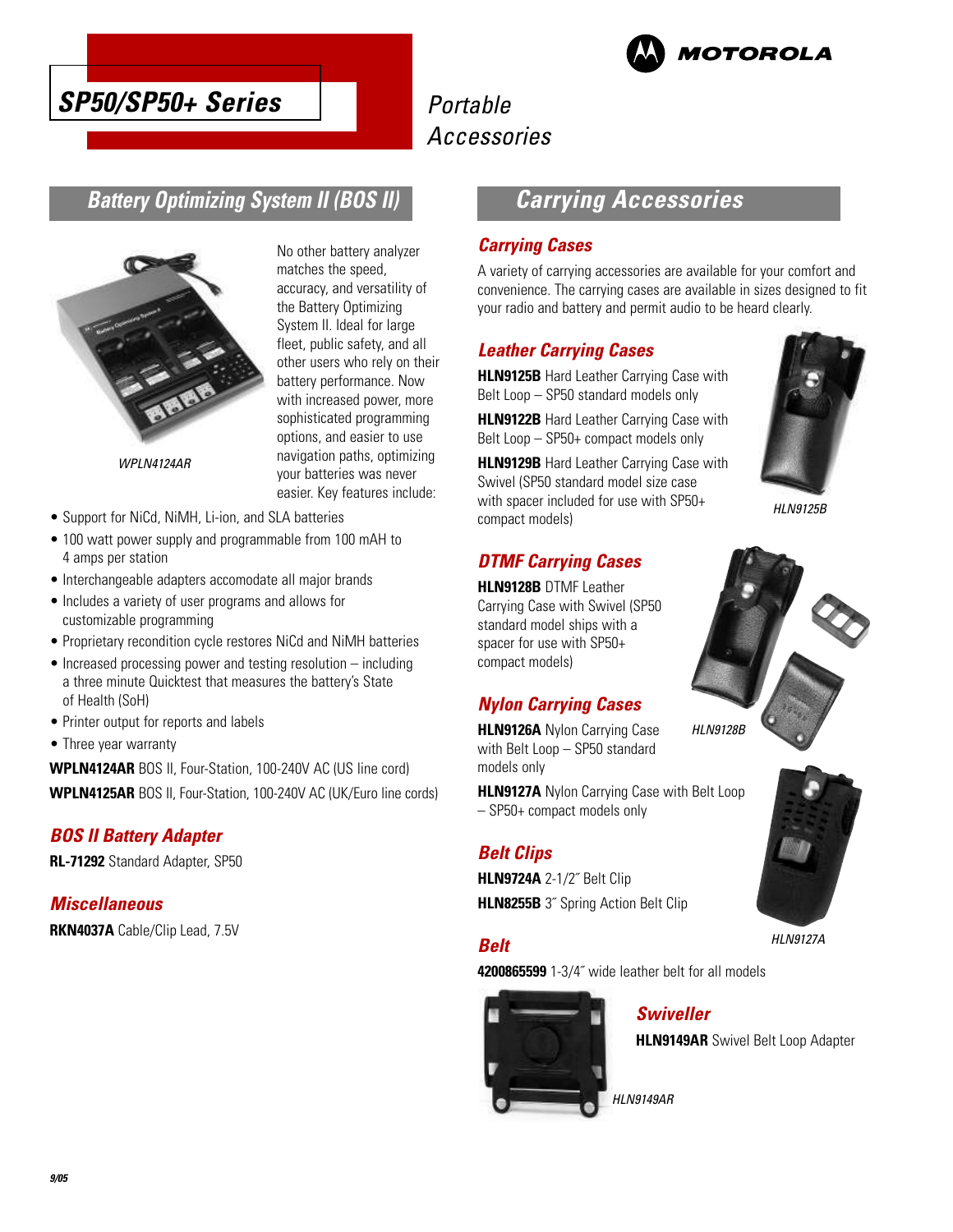



# **Carrying Accessories**

#### **Straps**

**4280379E59** Replacement Strap for "A" version HLN9122, HLN9125, HLN9128 and HLN9129

**4280379E58** Replacement Strap for "B" version HLN9122, HLN9125, HLN9128 and HLN9129

### **Waterproof Bag**

**HLN9985B** Waterproof Bag, includes large carrying strap

### **Chest Pack**

**HLN6602A** Universal Chest Pack with Radio Holder, Pen Holder and Velcro Secured Pocket

**1505596Z02** Replacement Strap for HLN6602





# **Break-a-Way Chest Pack**

All of the same features as the original chest pack (HLN6602A) plus break-a-way tabs that allow the entire pack to be pulled off with approximately 10 lbs of pressure. Perfect for railroads, manufacturing locations, construction sites and anywhere that safety is a concern.

**RLN4570A** Break-A-Way Chest Pack



RLN4815A

### **RadioPAK™**

It's different from all other holders or cases: more comfortable, more useful, and more stylish. Worn around the waist, it holds two-way, iDEN portables or cellular phones right at hand. Includes a separate 6˝x 8˝ zippered pouch for other on-the-job necessities. Adjustable nylon weave belt; fits both men and women.

**RLN4815A** RadioPAK™ Radio/Utility Case

**4280384F89** Universal RadioPAK™ Belt Lengthener; fits waists larger than 40˝

# **Carrying Accessories**

#### **Portable Radio Hanger**

**TDN9327A** Portable Radio Hanger – for door panels up to 2-3/4˝ (slides over and hangs from the panel in vehicle); radio belt clip is required

**TDN9373A** Portable Radio Hanger – for door panels up to 2-3/4˝ to 3-1/4˝(slides over and hangs from the panel in vehicle); radio belt clip is required



### **Miscellaneous Carrying Accessories**

Universal Holder with Gooseneck Bracket provides flexible mounting solutions for portable radios

**RLN4943A** Universal Holder with Gooseneck Bracket

**RLN4945A** Universal Holder with Gooseneck Bracket and Wheelchair Quick Release Assembly

**RLN4944A** Wheelchair Quick Release Assembly

# **Audio Accessories**



#### **Remote Speaker Microphones**

Allows you to talk and listen without removing the radio from the belt, case or charger. This water resistant compact unit has a coiled cord, PTT switch and clothing clip on back cover.

**HMN9030A** Remote Speaker Microphone

**HKN9094A** Replacement Cord for HMN9030 HMN9030A

### **MicJackets**

The MicJackets provide protection to the "head" of the remote speaker microphone. MicJackets are ideal for environments where the user's remote speaker microphone is exposed to dust, dirt, and metal particles.

**RLN4904A** MicJacket Kit (compatible with microphone HMN9030)



**RI N4904A** 

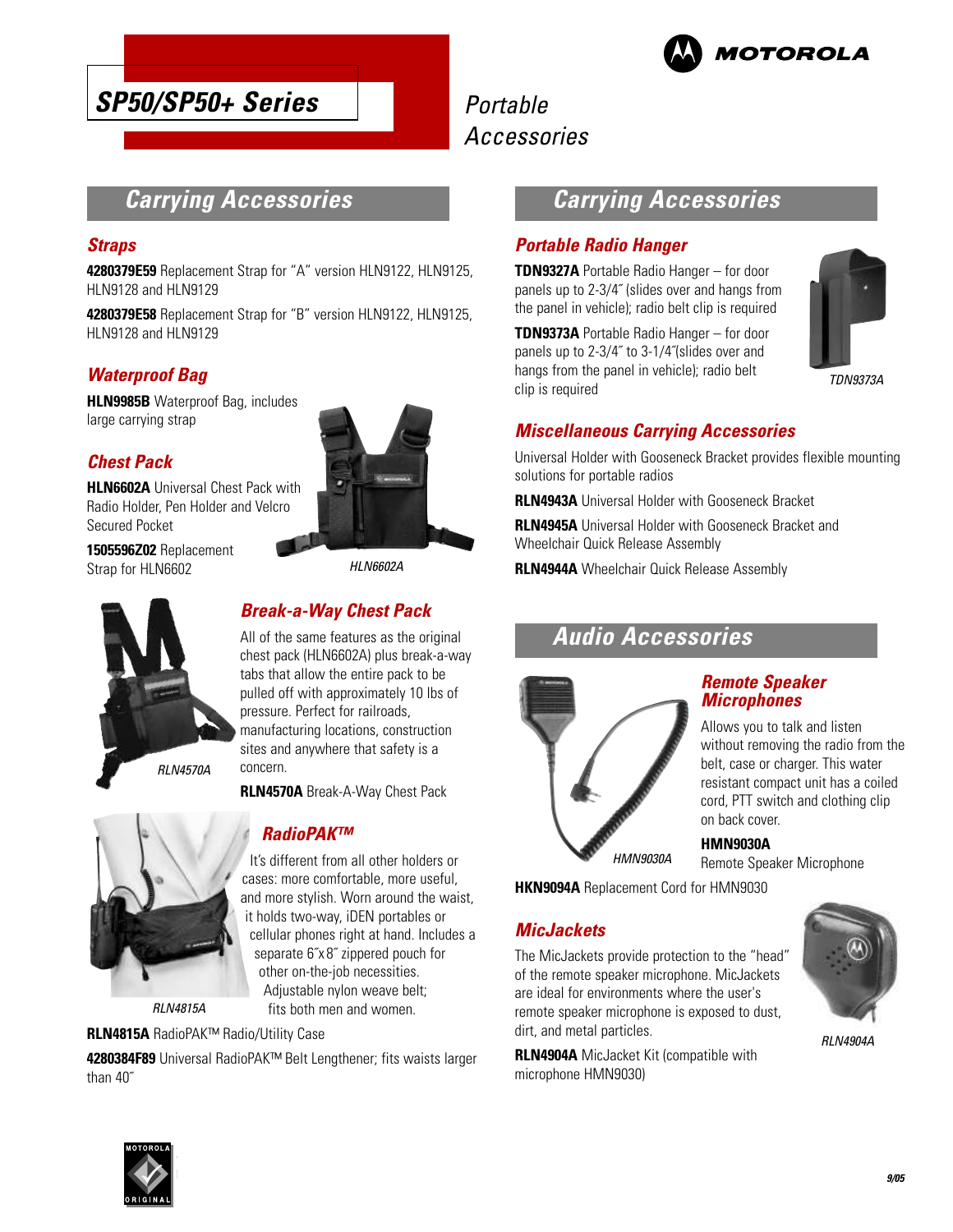



# **Audio Accessories**

### **Pellet Style Earpieces**

**HLN9132A** Receive-only Earbud

Allows the user to receive and transmit communication discreetly.

**HMN9036A** Earbud with Clip Microphone and PTT



HMN9036A

**7580372E70** Replacement Foam Ear Cushion for Pellet Earpieces (pack of 10)

### **Ultra-Lite Earpiece with Microphone and Push-to-Talk**

Small and lightweight, this earpiece clips comfortably to the ear and features a boom microphone and in-line PTT.



PMMN4001A

**PMMN4001A** Ultra-lite Earpiece with microphone and push-to-talk.

### **Flexible Ear Receiver**

**BDN6720A** Flexible Ear Receiver – earpiece without volume control (flexible earloop and speaker which rests external to ear)

**7580372E11** Replacement Foam Ear Cushion for BDN6720A

### **Completely Discreet Earpiece**

Enables users to communicate with ease, in full privacy, without visible equipment. This miniaturized receiver is discreetly hidden in ear, where it fits comfortably for long periods at a time. Small as it is, it offers a full range of audio functions including automatic squelch, automatic gain control and noise filtering. Average battery life is approximately 100 hours and includes an end-of-life battery circuit generating a warning signal when the battery needs to be changed.

Kit includes wireless receiver plus an inductive neckloop. Just remove the earpiece on any standard 2- or 3-wire Motorola surveillance kit (sold separately) and plug in the neckloop to use. Kit includes 6 spare batteries and 5 replacement ear wax guards.

**RLN4922A** Completely Discreet Earpiece Kit

**RLN4919A** Ear Wax Guards, 5 per pack

**RNN4005A** 1.4 Volt Battery, 6 per pack



### **Surveillance Kits**

Surveilance accessories allow the user to privately receive communication with the earpiece and are ideal when environments require discreet communication

**HMN9727B** Receive-only Surveillance Kit, beige (single-wire)

**RLN4894A** Receive-only Surveillance Kit, black (single-wire)

**HMN9752B** Receive-only Surveillance Kit with volume control, beige (single-wire)



**HMN9754D** Two-wire Surveillance Kit with microphone and push-to-talk combined, beige, FM approved

RLN4894A

**RLN4895A** Two-wire Surveillance Kit with microphone and push-totalk combined, black

**RLN5198AP** Retail packaged surveillance kit (HMN9754D) with low noise kit

# **Surveillance Kits with Extended Wear Earpiece**

These kits include a comfort earpiece with a rubber ear tip and a clear comfortable acoustic tube. Users can hear transmissions clearly, while the clear tube provides a discreet appearance.

**RLN5317A** Two-wire Comfort Earpiece with Combined Microphone and Push-To-Talk, beige

**RLN5318A** Two-wire Comfort Earpiece with Combined Microphone and Push-To-Talk, black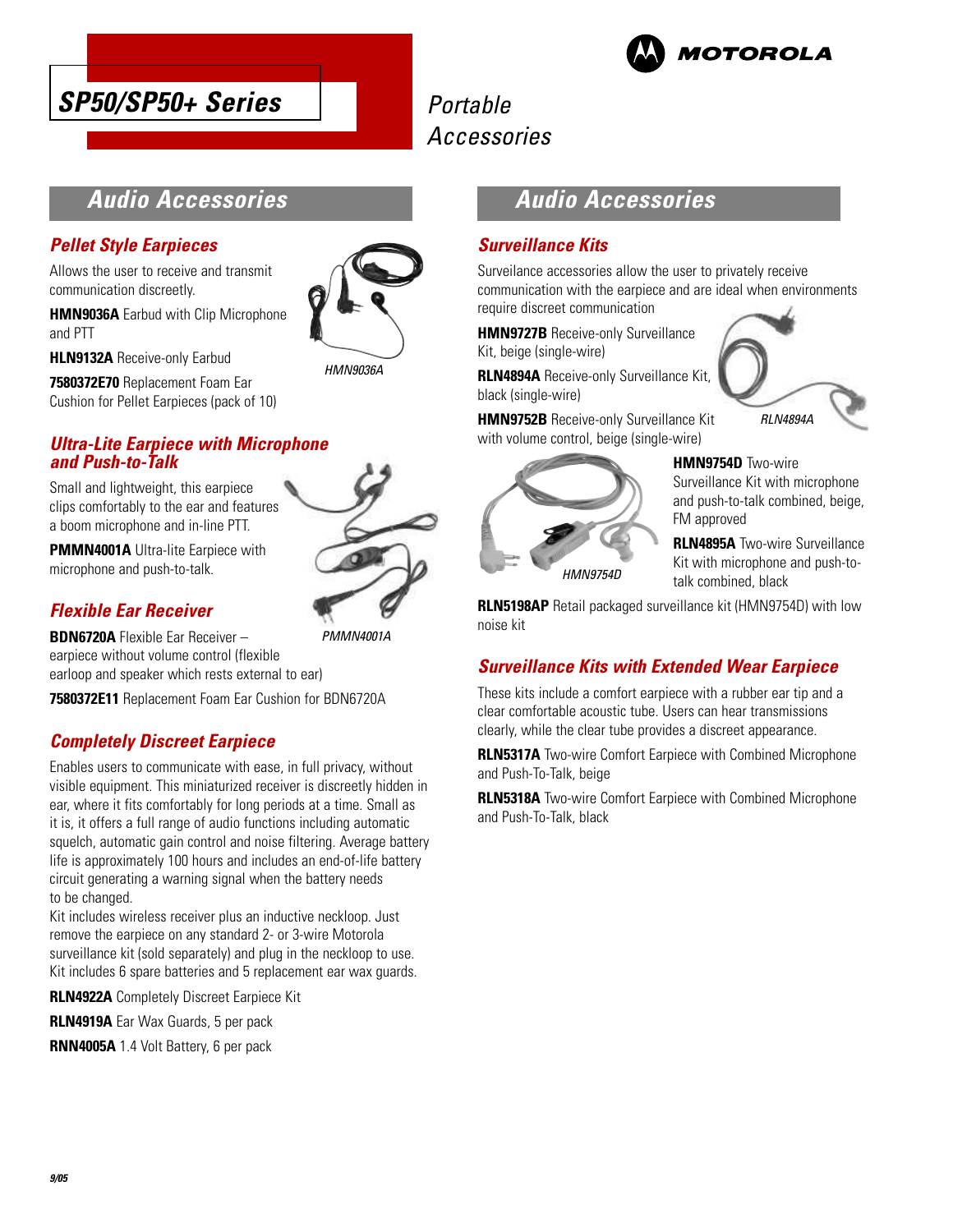

# **SP50/SP50+ Series**

# Portable Accessories

# **Audio Accessories**

### **Noise Kits**

Extreme Noise Kits provide extra comfort and/or noise protection for users wearing surveillance accessories. Lightweight, translucent tube attaches to Motorola surveillance accessories to provide flexibility and comfort. Clothing clip prevents accessory from being pulled from the ear due to body movement or head rotation. For optimal performance, Extra Loud Earphones are recommended for Noise Kits.

**NTN8370A** Extreme Noise Kit. Includes 2 foam earplugs. For high noise environments, provides 24dB of noise reduction. Can be used with Clear Comfortable Earpieces, sold separately.

**NTN8371A** Low Noise Kit - Clear Acoustic Tube Assembly. Includes 1 rubber eartip. For low noise environments, does not provide hearing protection.

**5080369E39†** Extra Loud Earphone. Beige.

**5080370E91†** Extra Loud Earphone. Black.

#### **Surveillance Replacement Accessories**

**5080370E97** Standard Rubber Eartips, Clear.

**5080384F72** Replacement Foam Plugs. Pack of 50. For use with NTN8370A. Noise Reduction Rating = 24dB.

### **Clear Comfortable Earpieces**

The Clear Comfortable Earpiece forms to the inside of the ear and is perfect for low noise environments. It's made of easy-to-clean, chemically-inert, hypo-allergenic material. Compatible with NTN8371A and all Motorola Surveillance Kits.

**RLN4760A** Small Custom Earpiece - Right Ear

**RLN4761A** Medium Custom Earpiece - Right Ear

**RLN4762A** Large Custom Earpiece - Right Ea

**RLN4763A** Small Custom Earpiece - Left Ear

**RLN4764A** Medium Custom Earpiece - Left Ear

**RLN4765A** Large Custom Earpiece - Left Ear

\* Intrinsically safe † Extra Loud Earphones exceed OSHA limits.



# **Audio Accessories**

### **Ear Microphone System (EMS)**

This compact unit picks up the voice through bone vibrations in the ear canal. The miniature earpiece leaves the hands free and face unobscured when worn by rescue and hazard protection personnel, who still retain the ability for direct hearing and speaking. For personnel required to wear breathing apparatus, communications with protective masks are as clear as communications without. And its high speech clarity under noisy environments makes it ideal for high noise environments. Available in PTT or Voice Activated (VOX).



**BDN6646C\*** Ear Microphone for standard noise levels (up to 95dB) with Push-To-Talk interface, (HLN8096 security clamp is recommended and must be ordered separately)

**BDN6706B\*** Ear Microphone for standard noise levels (up to 95dB) with Push-To-Talk/voice-activated interface module, (HLN8096 security clamp is recommended and must be ordered separately)

### **Ear Microphone System (EMS) Accessories**

**5080371E73** Rubber Ear Inserts for single wire and two wire earpieces – quantity 25

**0180358B38\*** Remote Push-To-Talk Ring Switch for ear microphone system

**0180300E83** Remote Push-To-Talk Body Switch for ear microphone system



**0180300E25** Earguard with Adjustable Loop **0180358B32** Earholder, Black, Size Small **0180358B33** Earholder, Black, Size Medium **0180358B34** Earholder, Black, Size Large **0180358B35** Earholder, Clear, Size Small **0180358B36** Earholder, Clear, Size Medium **0180358B37** Earholder, Clear, Size Large (Continued)

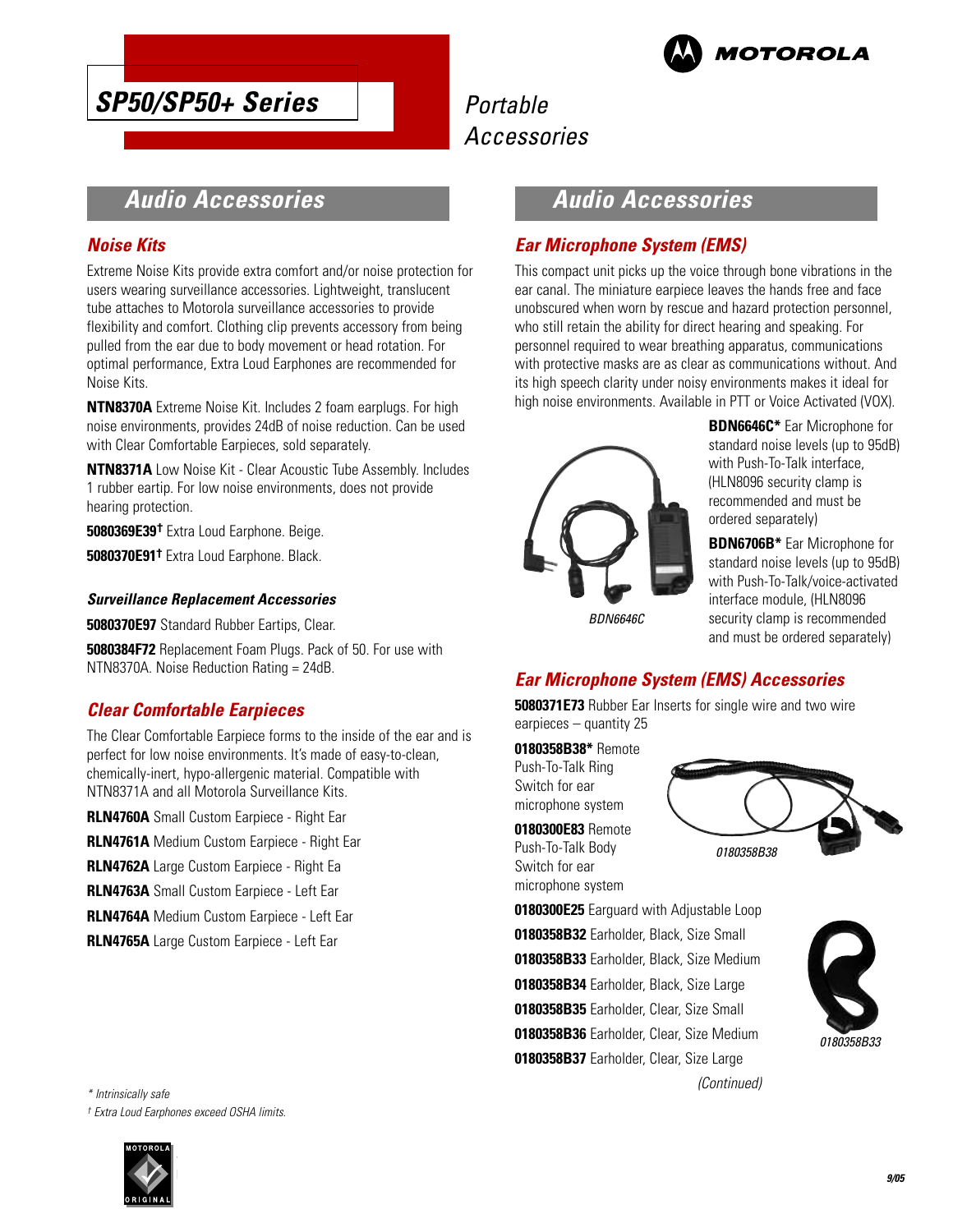



# **Audio Accessories**

**4280369E44** Replaceable Belt clip with Screws **5080358B28** Eartips. Black, size medium. Pack of 10. **5080358B29** Eartips. Black, size large. Pack of 10. **5080358B30** Eartips. Beige, size medium. Pack of 10. **5080358B31** Eartips. Beige, size large. Pack of 10.

### **Lightweight Headsets**

Lightweight headsets allow for high clarity, hands free, discreet twoway communications while adding comfort for extended wear in moderate noise environments.



**HMN9013B** Lightweight Single-muff Adjustable Headset with Swivel Boom Microphone

**HLN9133A** VOX Adapter Kit for use with HMN9013B

**REX4648A** Replacement Windscreen Microphone and Foam Ear Pad for use with HMN9013B

**RMN4016A** Lightweight Single-muff Adjustable Headset with Swivel Boom Microphone and in-line PTT button

**RLN5411A** Ultra-light Behind-the-Head Headset with Flexible Boom Microphone and in-line push-to-talk



RLN5411A

# **Audio Accessories**

### **Noise-Canceling Headsets with Boom Microphone**

Ideal for two-way communication in extremely noisy environments. Dual-muff tactical headsets include two microphones on the outside of the earcups which reproduce the ambient sound back into the headset. Harmful sounds are suppressed to a safe level and low sounds are amplified up to 5 times the original level, but never more than 82dB(A). Includes on/off volume control on earcups and 3-foot curly cord. Easily replaceable earseals are filled with liquid and foam combination to provide excellent sealing and comfort. Requires separate in-line PTT adapter cable. Hardhat not included.

### **RMN4052B** Tactical Headband

Style Headset, grey; noise reduction rating of 24dB





**RMN4053B** Tactical Hardhat Mount Headset, grey; noise reduction rating of 22dB

RMN4053A

### **Hardhat Mount Headset with Noise-Canceling Boom Microphone**

Ideal for two-way communication in high-noise environments;

mounts easily to hardhats with slots, excellent noise reduction of 22dB. Easily replaceable earseals are filled with liquid and foam combination to provide excellent sealing and comfort. 3-foot curly cord assembly. Requires separate in-line PTT adapter cable RKN4094A. Hardhat not included.

**RMN4051B** Two-Way Hardhat Mount Headset, black

### **Adapter Cables**

RMN4051B

**RKN4094A** In-Line PTT Adapter Cable for GP300, SP50, SP50+ and P1225 radios. For use with RMN4052B and RMN4053B.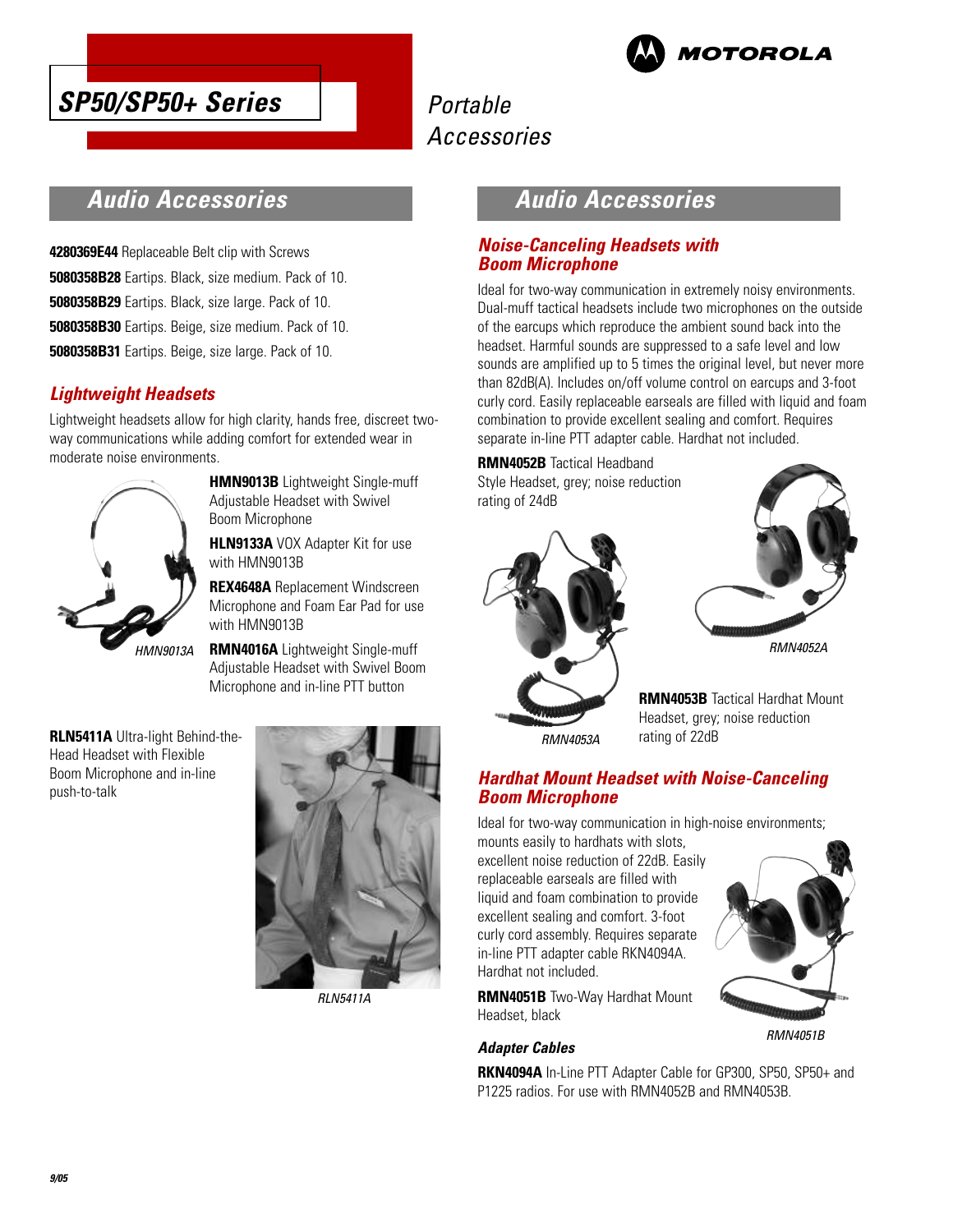

# **SP50/SP50+ Series**

# Portable Accessories

# **Audio Accessories**

### **Replacement Earseals for Headsets**

**RKN4923A** Includes Two Replacement Snap-In Earseals; recommended replacement interval is once every six months to ensure constant level of attenuation, hygiene and comfort. For RMN4051B, RMN4052B, and RMN4053B.

### **Medium Weight Headsets**

Medium weight headsets offer highclarity sound with the additional hearing protection necessary for providing consistent, clear two-way radio communication in harsh, noisy situations.

**HMN9021A** Medium Weight Dual Muff Headset, over the head noise reduction rating = 24dB



**HMN9022A** Medium Weight Dual Muff Headset, behind the head (can be worn with helmet); noise reduction rating = 24dB

HMN9021A

**BDN6647F** Medium-weight Headset with Swivel Boom Microphone, Single Speaker

### **Replacement Items for HMN9021A & HMN9022A**

**7580376E34** Replacement Foam Earseals (1 pair) **1580376E32** Replacement Cloth Cover for Earseals (1 pair) **5080548E02** Replacement Windscreen for Boom Microphone **3280376E35** Replacement O-ring for windscreen **3080384L77** Replacement Cable **4204004K01** Replacement Adjustable Headstrap for HMN9022A

#### **Replacement Items for BDN6647F**

**5080371E66** Replacement Earpad for BDN6647 **3580371E59** Replacement Windscreen (for boom microphone) for use with BDN6647

### **Audio Accessories**

### **Racing Headset**

Motorola is the Official Wireless Equipment supplier of CART® , so whether your customer's playing field is a racetrack, construction site or other challenging environment, they can count on this Racing Headset for superior comfort and dependable operation.



**RMN5015A** Heavy Duty, behind the head Headset with Noise Cancelling Swivel Boom Microphone. Noise Reduction Rating = 24dB (adapter cable required and sold separately)

**RKN4090A** Adapter Cable for Racing Headset (RMN5015)

### **NFL® Style Headsets**

NFL Style Headsets are similar to the headsets worn by Coaching Staff in the NFL.

**RLN5238B** Single-Muff, Lightweight Headset with Swivel Boom Microphone

**RMN5047A** Single-Muff, Heavy-Duty Headset with Swivel Boom Microphone





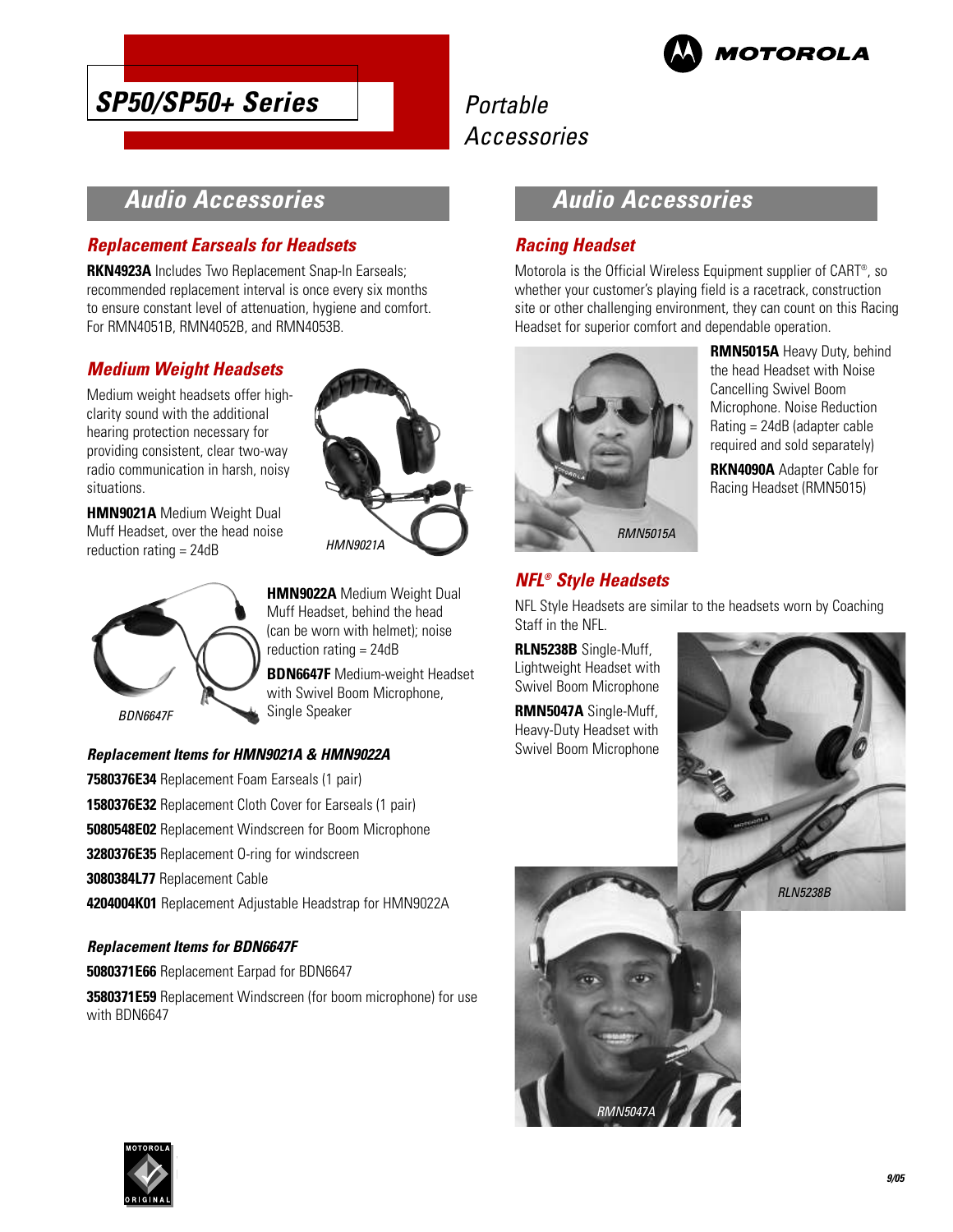

Antennas, Batteries, Option Boards, Kits



**Portable Antennas**

### **Heliflex Antenna**

Motorola Heliflex antennas are specifically engineered for maximum output and greatest communication coverage.

**NAD6502AR** VHF Heliflex, 146-174MHz, 6˝

### **Stubby Antennas**

These stubby quarterwave antennas are ideal when radio is worn on the belt because the short antenna is non-obtrusive.

**NAE6522AR**

UHF Heliflex Stubby, 438-470MHz, 3˝

**HAD9742A** Stubby, 146-162MHz, 3˝

**HAD9743A** Stubby, 162-174MHz, 3˝

### **Flexible Whip Antenna**

Flexible Whip antennas have a one-piece finish and steel core for optimal radiation characteristics. Provides more comfort when radio is worn on the belt.

**NAE6483AR**

Flexible Whip, 403-520MHz, 6˝

NAD6502AR



### **Batteries**

Part Number: **HNN9018AR** Volts: 7.5 Avg. mAh: 1200 Height: 3-3⁄8˝ Intrinsically Safe: No (SP50 standard models only)



HNN9018A

Part Number: **HNN9044AR** Volts: 7.5 Avg. mAh: 550 Height: 2-3⁄16˝ Intrinsically Safe: No (SP50+ compact models only)

HNN9044AR

# **Option Boards**

**HLN3026A** Quik-Call II Advantage Board **HLN3042A** SmarTrunk II™\* Advantage Board

# **Housing Kits**

**HHN9203A** Compact 2-Channel Housing Kit **HHN9205A** Standard 2-Channel Housing Kit **HHN9206A** Standard 6-Channel Housing Kit **HHN9207A** Standard 10-Channel Housing Kit

# **Retrofit Kits**

**HLN3024B** DTMF 6-Channel Encoder and Keypad Retrofit Kit for Standard Models

**HLN3046B** DTMF 10-Channel Encoder and Keypad Retrofit Kit for Standard Models

**HLN3047A** DTMF 2-Channel Encoder and Keypad Retrofit Kit for Compact Models

\* SmarTrunk II is a Trademark of SmarTrunk Systems, Inc.